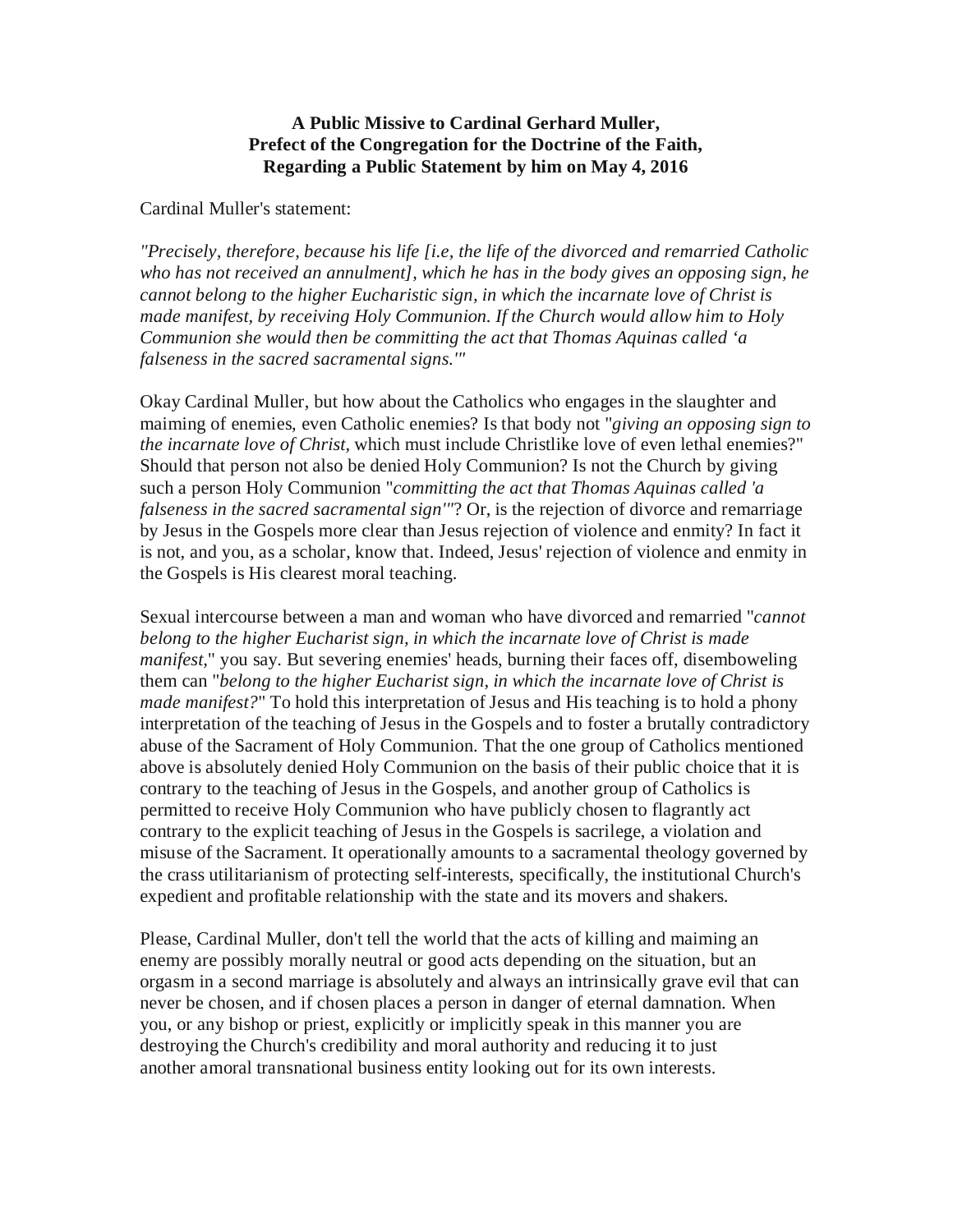To argue that, "Thou shall not commit adultery," is a negative command and therefore absolutely binding under all circumstances, while "Love your enemies," or "Put up your sword," or "Love one another as I have loved you," are positive commands and therefore are only non-binding evangelical counsels of perfection— to be followed or not followed according to a Christian's determination whether following them is in his or her interest is to superimpose something on Jesus' teaching that cannot be found in Jesus' teaching, namely, that His positive commands given as imperative sentences in the Gospels are only suggestions to followed if convenient. And, just to be clear on the hypocrisy of this whole situation, the institutional Church raises no objection to Catholics taking oaths in the military to obey orders to slaughter other human beings, even though it is an explicit negative command of Jesus to not takes oaths: *"Again, you have heard that it was said to the ancients, 'Do not break your oath, but fulfill your vows to the Lord.' But, I tell you not to swear an oath at all: either by heaven, for it is God's throne; or by the earth*" (Mt 5:33-34; Js 5:12). But then, how can the institutional Church deny eighteen-year-old boys and girls the right to take an oath, when Cardinals are not permitted to enter the Conclave to elect a new Pope, unless they take an oath!

To be clear, I am not addressing in any fashion the issue of divorced and remarriage here. I am addressing the issue of the Pharisaic hypocrisy of the leadership of the institutional Church, hypocrisy as spoken about by Jesus in the Gospels. It is religious hypocrisy when those who hold the keys to the Kingdom in the minds of people demand absolute obedience from those people, regardless of the cost involved, to a teaching of Jesus that effects isolated individual lives, but grants to themselves, and the institutional Church they control, extravagant artificially created loopholes to a teaching the institutional Church leaders feel that they do not want to abide by, i.e., Jesus rejection of violence and enmity. Church leaders dive into such blatant hypocrisy with the hope that their "big lie," will become unquestioned normalized "Gospel truth." They believe that if they taught and struggled to live what Jesus taught and struggles to live in relation to the phenomena of violence and enmity, they could not protect and enhance the great wealth and secular status possessed by the institutional Church—and they could not protect and enhance the institutional Church's privileged position with the economic and political power people of the kingdoms of the Western world.

The hierarchy and its clerics in the institutional Church have been and are literally destroying people in monstrous numbers in body, mind, soul and spirit by giving a false direction to the imperative teaching of Jesus that rejects violence and enmity and that explicitly command a Way of Nonviolent Love of friends and enemies, as He loved His friends and enemies. This false direction is markedly promoted by abusing the Sacrament of Holy Communion by giving Holy Communion to militarized Christians, who knowingly and intentionally are on their way to kill and maim other members of the Body of Christ and/or other infinitely loved sons and daughters of the "*Father of all"* (Ephod 4:6).

Cardinal Muller, the motto on your coat-of arms is, *Dominus Jesus*, "Jesus is Lord." This self-evidently means that you and no one else in the Church can ever be or can ever desire to be an *Ubermensch,* a superior man who can rise above the morality, the truth of